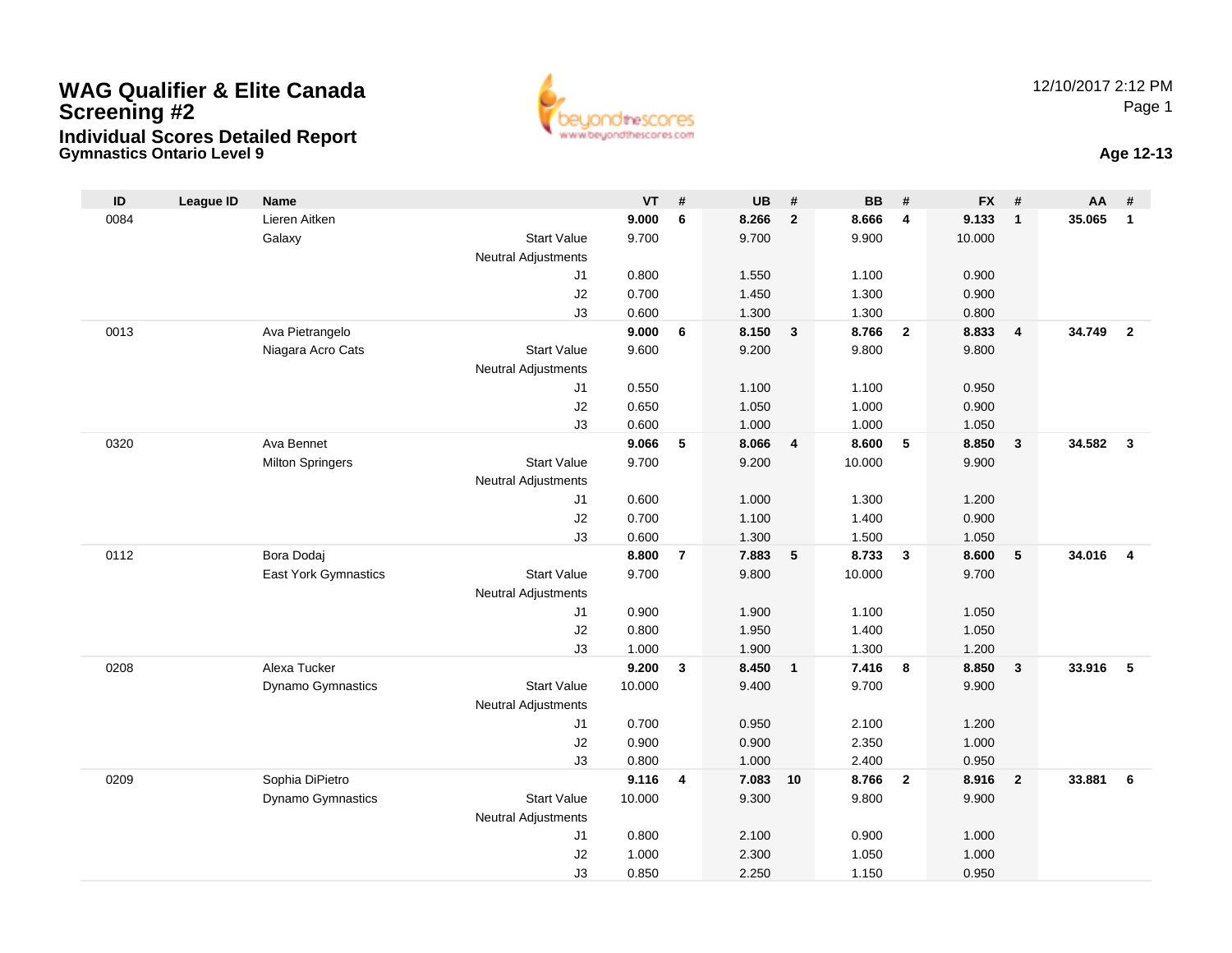| Screening #2 | WAG Qualifier & Elite Canada                                 |                                                  | <b>10theSCOCES</b> |                         |       |                |       |                |       |                | 12/10/2017 2:12 PM | Page 2                  |
|--------------|--------------------------------------------------------------|--------------------------------------------------|--------------------|-------------------------|-------|----------------|-------|----------------|-------|----------------|--------------------|-------------------------|
| 0099         | <b>Individual Scores Detailed Report</b><br>Katie Popplewell | www.beuond                                       | 9.300              | $\overline{\mathbf{2}}$ | 7.366 | $\overline{7}$ | 8.050 | $\overline{7}$ | 8.333 | 6              | 33.049             | $\overline{7}$          |
|              | <b>Revolution Gymnastics And Sports</b><br>Centre            | <b>Start Value</b>                               | 10.000             |                         | 9.300 |                | 9.200 |                | 9.900 |                |                    |                         |
|              |                                                              | <b>Neutral Adjustments</b>                       |                    |                         |       |                |       |                |       |                |                    |                         |
|              |                                                              | J1                                               | 0.700              |                         | 1.950 |                | 1.050 |                | 1.600 |                |                    |                         |
|              |                                                              | J2                                               | 0.700              |                         | 2.050 |                | 1.150 |                | 1.500 |                |                    |                         |
|              |                                                              | J3                                               | 0.700              |                         | 1.800 |                | 1.250 |                | 1.600 |                |                    |                         |
| 0215         | Samantha Janicki                                             |                                                  | 9.500              | $\overline{\mathbf{1}}$ | 7.166 | 8              | 8.233 | 6              | 8.133 | 8              | 33.032             | $\overline{\mathbf{8}}$ |
|              | Shenderey Gymnastics Institute                               | <b>Start Value</b><br><b>Neutral Adjustments</b> | 10.000             |                         | 9.200 |                | 9.800 |                | 9.700 |                |                    |                         |
|              |                                                              | J1                                               | 0.400              |                         | 2.000 |                | 1.450 |                | 1.600 |                |                    |                         |
|              |                                                              | J <sub>2</sub>                                   | 0.500              |                         | 2.200 |                | 1.500 |                | 1.650 |                |                    |                         |
|              |                                                              | J3                                               | 0.600              |                         | 1.900 |                | 1.750 |                | 1.450 |                |                    |                         |
| 0105         | Ava Belsher                                                  |                                                  | 7.783              | 9                       | 7.716 | 6              | 8.233 | 6              | 8.266 | $\overline{7}$ | 31.998             | 9                       |
|              | <b>Revolution Gymnastics And Sports</b><br>Centre            | <b>Start Value</b>                               | 9.600              |                         | 8.700 |                | 9.700 |                | 9.700 |                |                    |                         |
|              |                                                              | <b>Neutral Adjustments</b>                       |                    |                         |       |                |       |                |       |                |                    |                         |
|              |                                                              | J1                                               | 1.900              |                         | 0.900 |                | 1.600 |                | 1.400 |                |                    |                         |
|              |                                                              | J <sub>2</sub>                                   | 1.700              |                         | 0.850 |                | 1.400 |                | 1.400 |                |                    |                         |
|              |                                                              | J3                                               | 1.850              |                         | 1.200 |                | 1.400 |                | 1.500 |                |                    |                         |
| 0101         | <b>Sparrow Stevens</b>                                       |                                                  | 8.050              | - 8                     | 7.150 | 9              | 8.933 | $\overline{1}$ | 7.566 | 9              | 31.699             | 10                      |
|              | <b>Revolution Gymnastics And Sports</b><br>Centre            | <b>Start Value</b>                               | 9.700              |                         | 8.700 |                | 9.800 |                | 9.700 |                |                    |                         |
|              |                                                              | <b>Neutral Adjustments</b>                       |                    |                         |       |                |       |                |       |                |                    |                         |
|              |                                                              | J1                                               | 1.600              |                         | 1.600 |                | 0.750 |                | 2.000 |                |                    |                         |
|              |                                                              | J <sub>2</sub>                                   | 1.700              |                         | 1.600 |                | 0.850 |                | 2.300 |                |                    |                         |
|              |                                                              | J3                                               | 1.650              |                         | 1.450 |                | 1.000 |                | 2.100 |                |                    |                         |

## **Gymnastics Ontario Level 9**

| ID   | League ID | <b>Name</b>                       |                            | <b>VT</b> | #                       | $UB$ #  | <b>BB</b> # |                         | $FX$ #  | $AA$ # |                         |
|------|-----------|-----------------------------------|----------------------------|-----------|-------------------------|---------|-------------|-------------------------|---------|--------|-------------------------|
| 0166 |           | Grace Wice                        |                            | 8.866     | -4                      | 8.450 4 | 9.033       | $\overline{\mathbf{2}}$ | 9.166 2 | 35.515 |                         |
|      |           | Manjak's Gymnastics               | <b>Start Value</b>         | 9.700     |                         | 9.300   | 9.900       |                         | 9.900   |        |                         |
|      |           |                                   | <b>Neutral Adjustments</b> |           |                         |         |             |                         |         |        |                         |
|      |           |                                   | J1                         | 0.750     |                         | 0.750   | 0.800       |                         | 0.800   |        |                         |
|      |           |                                   | J2                         | 0.900     |                         | 0.800   | 0.800       |                         | 0.700   |        |                         |
|      |           |                                   | J3                         | 0.850     |                         | 1.000   | 1.000       |                         | 0.700   |        |                         |
| 0077 |           | Hannah Bramwell                   |                            | 8.933     | $\overline{\mathbf{2}}$ | 8.466 3 | 8.766       | - 3                     | 9.050 3 | 35.215 | $\overline{\mathbf{2}}$ |
|      |           | <b>Burlington Gymnastics Club</b> | <b>Start Value</b>         | 9.700     |                         | 9.900   | 10.000      |                         | 10.000  |        |                         |
|      |           |                                   | .                          |           |                         |         |             |                         |         |        |                         |

Neutral Adjustments

**Age 14-15**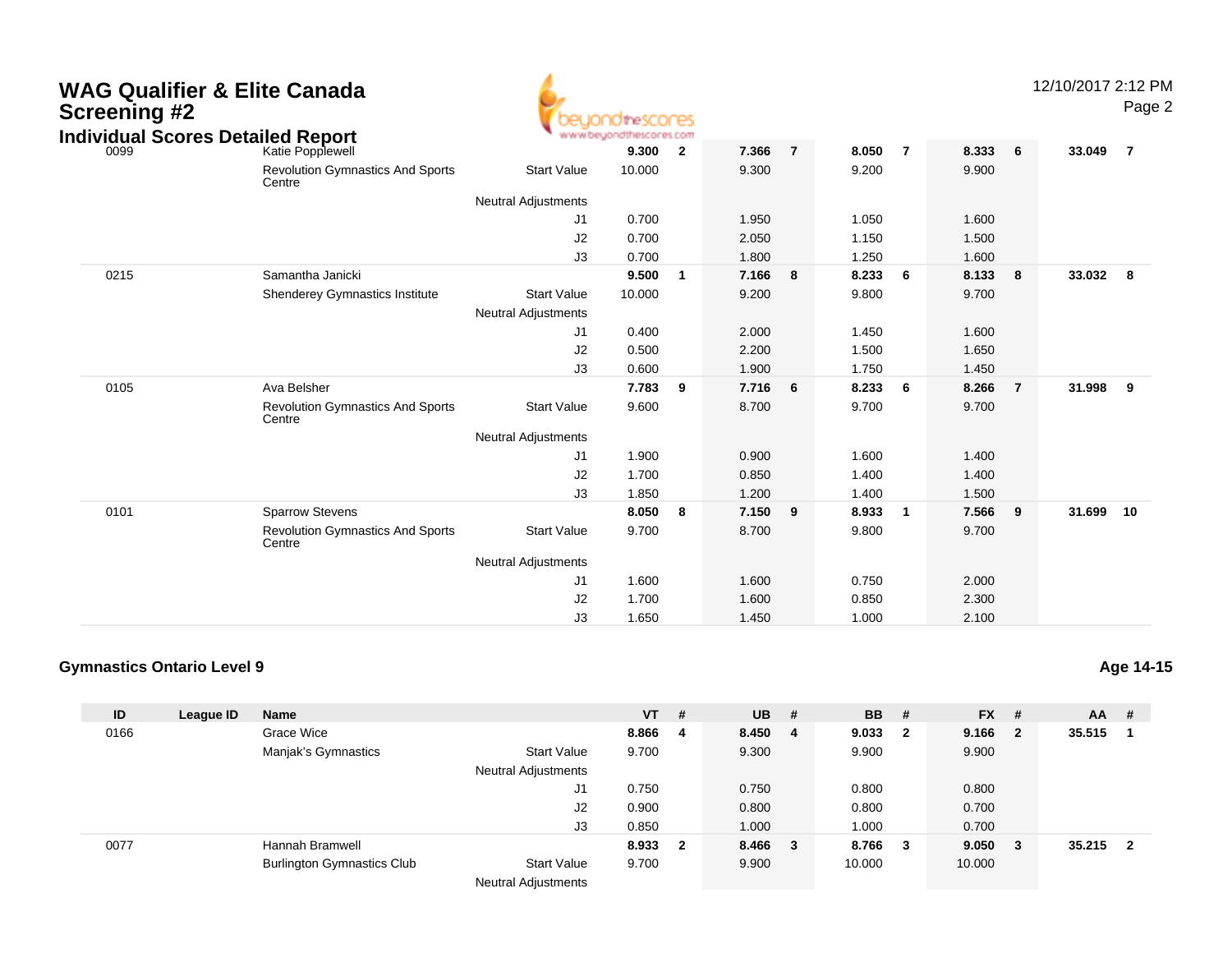| <b>Screening #2</b> | <b>WAG Qualifier &amp; Elite Canada</b><br><b>Individual Scores Detailed Report</b> |                            | euonditescores<br>www.beyondthescores.com |                         |                  |                         |                |                         |                  |                | 12/10/2017 2:12 PM | Page 3         |
|---------------------|-------------------------------------------------------------------------------------|----------------------------|-------------------------------------------|-------------------------|------------------|-------------------------|----------------|-------------------------|------------------|----------------|--------------------|----------------|
|                     |                                                                                     | J1                         | 0.700                                     |                         | 1.400            |                         | 1.200          |                         | 1.000            |                |                    |                |
|                     |                                                                                     | J2                         | 0.700                                     |                         | 1.600            |                         | 1.300          |                         | 0.800            |                |                    |                |
|                     |                                                                                     | J3                         | 0.900                                     |                         | 1.300            |                         | 1.200          |                         | 1.050            |                |                    |                |
| 0082                | Carina Rainho                                                                       |                            | 9.266                                     | $\overline{\mathbf{1}}$ | 7.766            | $\overline{7}$          | 8.416          | 4                       | 9.366            | $\mathbf{1}$   | 34.814             | $\mathbf{3}$   |
|                     | Galaxy                                                                              | <b>Start Value</b>         | 9.700                                     |                         | 9.700            |                         | 9.700          |                         | 10.000           |                |                    |                |
|                     |                                                                                     | <b>Neutral Adjustments</b> |                                           |                         |                  |                         |                |                         |                  |                |                    |                |
|                     |                                                                                     | J1                         | 0.400                                     |                         | 1.800            |                         | 1.350          |                         | 0.600            |                |                    |                |
|                     |                                                                                     | J <sub>2</sub>             | 0.500                                     |                         | 2.100            |                         | 1.250          |                         | 0.700            |                |                    |                |
|                     |                                                                                     | J3                         | 0.400                                     |                         | 1.900            |                         | 1.250          |                         | 0.600            |                |                    |                |
| 0305                | Phoenix de Paz                                                                      |                            | 8.883                                     | $\mathbf{3}$            | 7.283            | 8                       | 9.116          | $\overline{\mathbf{1}}$ | 8.950            | 4              | 34.232             | $\overline{4}$ |
|                     | <b>Milton Springers</b>                                                             | <b>Start Value</b>         | 9.700                                     |                         | 8.700            |                         | 10.000         |                         | 9.900            |                |                    |                |
|                     |                                                                                     | <b>Neutral Adjustments</b> |                                           |                         |                  |                         |                |                         |                  |                |                    |                |
|                     |                                                                                     | J1                         | 0.700                                     |                         | 1.350            |                         | 0.900          |                         | 0.900            |                |                    |                |
|                     |                                                                                     | J2                         | 0.850                                     |                         | 1.600            |                         | 0.800          |                         | 0.900            |                |                    |                |
|                     |                                                                                     | J3                         | 0.900                                     |                         | 1.300            |                         | 0.950          |                         | 1.050            |                |                    |                |
| 0213                | Isabella Musca                                                                      |                            | 8.466                                     | 9                       | 8.666            | $\overline{2}$          | 8.166          | $\overline{7}$          | 8.483            | $\overline{7}$ | 33.781             | 5              |
|                     | Shenderey Gymnastics Institute                                                      | <b>Start Value</b>         | 9.600                                     |                         | 10.000           |                         | 9.800          |                         | 9.800            |                |                    |                |
|                     |                                                                                     | <b>Neutral Adjustments</b> |                                           |                         |                  |                         |                |                         |                  |                |                    |                |
|                     |                                                                                     | J1                         | 1.150                                     |                         | 1.200            |                         | 1.550          |                         | 1.250            |                |                    |                |
|                     |                                                                                     | J2                         | 1.100                                     |                         | 1.500            |                         | 1.700          |                         | 1.200            |                |                    |                |
|                     |                                                                                     | J3                         | 1.150                                     |                         | 1.300            |                         | 1.650          |                         | 1.500            |                |                    |                |
| 0339                | <b>Grace Giroux</b>                                                                 |                            | 8.750                                     | 6                       | 7.800            | 6                       | 8.300          | 5                       | 8.900            | 5              | 33.750             | - 6            |
|                     | Rose City Gymnastics                                                                | <b>Start Value</b>         | 9.700                                     |                         | 9.800            |                         | 10.000         |                         | 9.900            |                |                    |                |
|                     |                                                                                     | <b>Neutral Adjustments</b> |                                           |                         |                  |                         |                |                         |                  |                |                    |                |
|                     |                                                                                     | J1                         | 0.900                                     |                         | 2.100            |                         | 1.700          |                         | 0.950            |                |                    |                |
|                     |                                                                                     | J2                         | 1.000                                     |                         | 1.900            |                         | 1.600          |                         | 0.950            |                |                    |                |
|                     |                                                                                     | J3                         | 0.950                                     |                         | 2.000            |                         | 1.800          |                         | 1.100            |                |                    |                |
| 0014                | <b>Hailey McCulligh</b>                                                             |                            | 8.650                                     | $\overline{7}$          | 8.933            | $\overline{\mathbf{1}}$ | 7.366          | 9                       | 8.666            | 6              | 33.615             | $\overline{7}$ |
|                     | Niagara Acro Cats                                                                   | <b>Start Value</b>         | 9.700                                     |                         | 9.800            |                         | 9.200          |                         | 9.700            |                |                    |                |
|                     |                                                                                     | <b>Neutral Adjustments</b> |                                           |                         |                  |                         |                |                         |                  |                |                    |                |
|                     |                                                                                     | J1                         | 1.100                                     |                         | 0.800            |                         | 1.750          |                         | 1.100            |                |                    |                |
|                     |                                                                                     | J2                         | 1.000                                     |                         | 0.950            |                         | 1.900          |                         | 1.000            |                |                    |                |
|                     |                                                                                     | J3                         | 1.050                                     |                         | 0.850            |                         | 1.850          |                         | 1.000            |                |                    |                |
| 0245                | Emily Ukrainec<br><b>Ultimate Gymnastics</b>                                        | <b>Start Value</b>         | 8.333 10<br>9.000                         |                         | 7.016 9<br>9.700 |                         | 7.616<br>9.700 | $\overline{\mathbf{8}}$ | 8.283 8<br>9.700 |                | 31.248 8           |                |
|                     |                                                                                     | Neutral Adjustments        |                                           |                         |                  |                         |                |                         |                  |                |                    |                |
|                     |                                                                                     | J1                         | 0.700                                     |                         | 2.600            |                         | 1.950          |                         | 1.600            |                |                    |                |
|                     |                                                                                     | $\sf J2$                   | 0.500                                     |                         | 2.800            |                         | 2.000          |                         | 1.400            |                |                    |                |
|                     |                                                                                     | J3                         | 0.800                                     |                         | 2.650            |                         | 2.300          |                         | 1.250            |                |                    |                |
| 0239                | Christiana Collins                                                                  |                            | 8.816 5                                   |                         | 8.233 5          |                         | 7.133 10       |                         | 7.016 10         |                | 31.198 9           |                |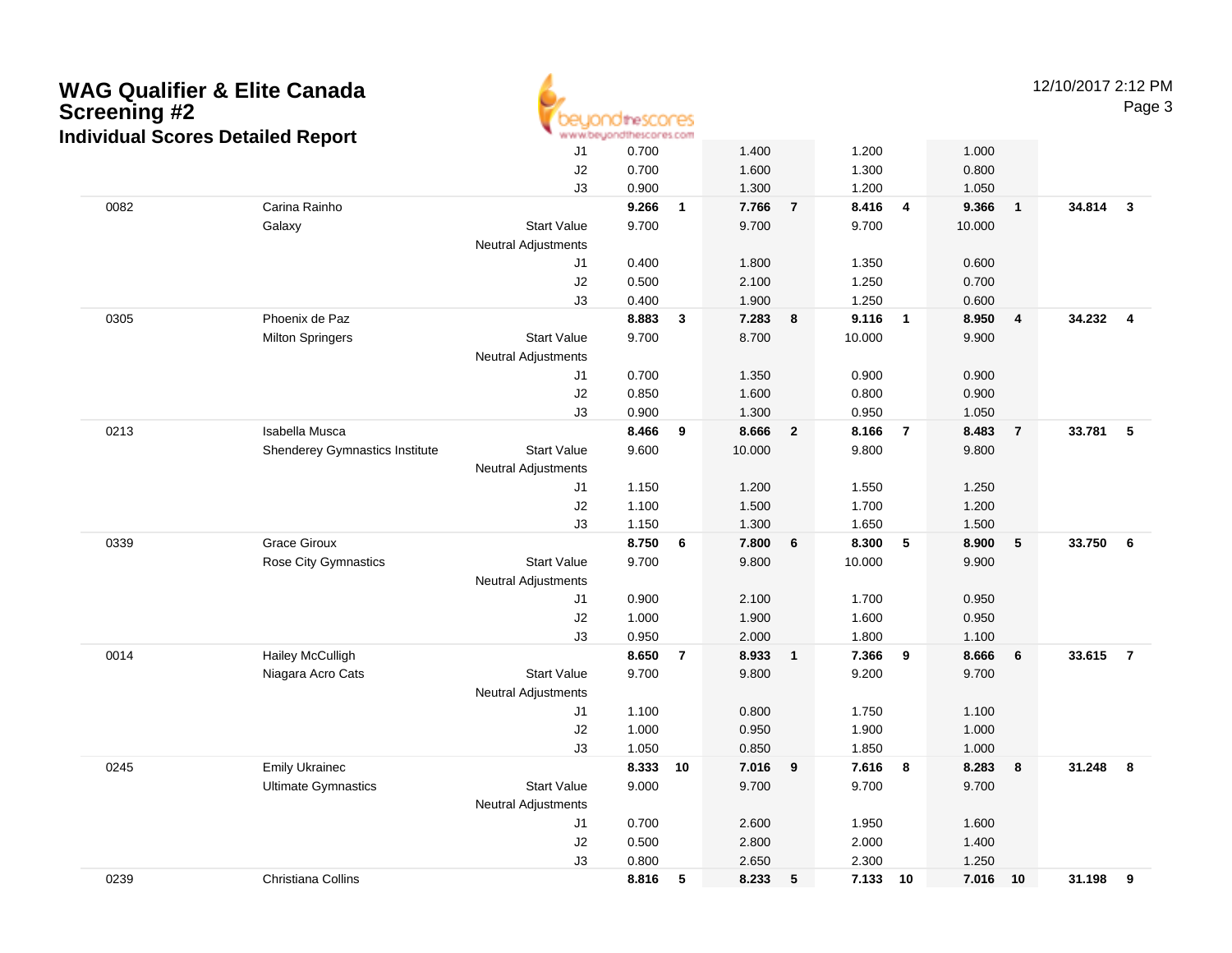## **WAG Qualifier & Elite CanadaScreening #2Individual Scores Detailed Report**



12/10/2017 2:12 PMPage 4

| ndividual Scores Detailed Report |                     |                            | * www.beyondthescores.com |             |         |         |                |
|----------------------------------|---------------------|----------------------------|---------------------------|-------------|---------|---------|----------------|
|                                  | Ultimate Gymnastics | <b>Start Value</b>         | 9.600                     | 9.900       | 9.700   | 9.200   |                |
|                                  |                     | <b>Neutral Adjustments</b> |                           |             |         |         |                |
|                                  |                     | J1                         | 0.850                     | 1.600       | 2.600   | 2.300   |                |
|                                  |                     | J2                         | 0.650                     | 1.800       | 2.650   | 2.100   |                |
|                                  |                     | J3                         | 0.850                     | 1.600       | 2.450   | 2.150   |                |
| 0083                             | Adrianna Hynes      |                            | 8.550 8                   | 5.900<br>10 | 8.183 6 | 7.950 9 | 30.583<br>- 10 |
|                                  | Galaxy              | <b>Start Value</b>         | 9.600                     | 9.700       | 9.800   | 9.300   |                |
|                                  |                     | <b>Neutral Adjustments</b> |                           |             |         |         |                |
|                                  |                     | J1                         | 1.050                     | 3.600       | 1.600   | 1.350   |                |
|                                  |                     | J <sub>2</sub>             | 1.200                     | 3.900       | 1.550   | 1.300   |                |
|                                  |                     | J3                         | 0.900                     | 3.900       | 1.700   | 1.400   |                |

## **Gymnastics Ontario Level 9**

**ID League ID Name VT # UB # BB # FX # AA #** 0079 Kyla Dickson **9.266 <sup>3</sup> 9.066 <sup>1</sup> 8.133 <sup>3</sup> 9.300 <sup>1</sup> 35.765 <sup>1</sup>** Burlington Gymnastics Club Start Value 9.700 9.900 9.700 10.000 Neutral Adjustments J1 0.500 0.900 1.550 0.800 J2 0.400 0.900 1.500 0.600 J3 0.400 0.700 1.650 0.700 0076 Tessa Wismer **8.916 <sup>4</sup> 8.866 <sup>2</sup> 8.433 <sup>2</sup> 9.083 <sup>2</sup> 35.298 <sup>2</sup>** Burlington Gymnastics Club Start Value 9.700 9.800 9.700 9.900 Neutral Adjustments J1 0.850 0.900 1.250 0.800 J2 0.700 1.100 1.200 0.800 J3 0.800 0.800 1.350 0.850 0034 Jesse Weaver **8.900 <sup>5</sup> 8.616 <sup>3</sup> 8.683 <sup>1</sup> 8.833 <sup>3</sup> 35.032 <sup>3</sup>** Trillium GCC 3.900 Start Value 9.600 9.900 9.900 9.900 9.900 Neutral Adjustments J1 0.500 1.300 1.150 1.150 J2 0.800 1.150 1.150 1.000 J3 0.800 1.400 1.350 1.050 0012 Maddie Nolan **9.450 <sup>1</sup> 8.250 <sup>5</sup> 7.883 <sup>4</sup> 8.716 <sup>4</sup> 34.299 <sup>4</sup>** Niagara Acro Cats Start Value 10.000 9.800 9.200 9.400 Neutral Adjustments J1 0.550 1.500 1.250 0.600 J2 0.600 1.450 1.400 0.700 J30.500 1.700 1.300 0.750

**Age 16+**